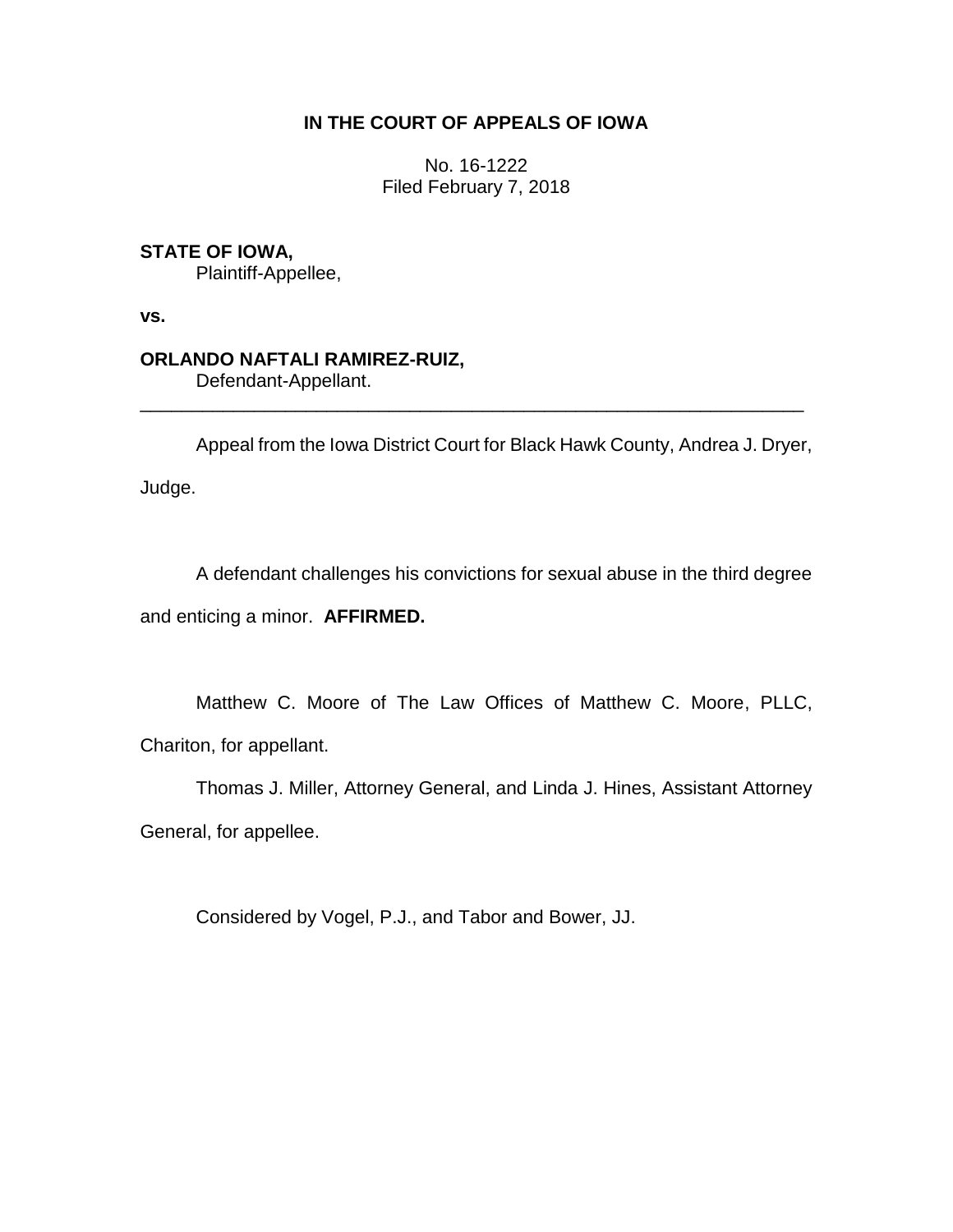#### **TABOR, Judge.**

A jury convicted Orlando Ramirez-Ruiz of sexual abuse in the third degree and enticing a minor after hearing evidence that—at age twenty-five—he picked up a thirteen-year-old girl from her middle school, took her to the Motel 6, undressed, and committed a sex act with her. On appeal, Ramirez-Ruiz challenges the sufficiency and weight of the evidence, the admission of hearsay evidence, and his trial counsel's performance.

Viewing the evidence in the light most favorable to the State, we find ample evidence to affirm the verdicts. In addition, we see no abuse of discretion in the district court's determination the greater weight of credible evidence supported the verdicts. We also believe the district court properly allowed a nurse practitioner to testify to a statement made by the girl during the course of a sexual-assault examination. Finally, we conclude Ramirez-Ruiz fails to show he was prejudiced by his attorney's decision not to object to an exhibit of translated text messages.

# **I. Facts and Prior Proceedings**

 $\overline{a}$ 

When she was in seventh grade, A.M. started communicating with Ramirez-Ruiz through Facebook. They developed a friendly on-line relationship but did not meet in person that year. Then in September of her eighth-grade year, Ramirez-Ruiz picked A.M. up at school—telling the office secretary he had permission to take her to a medical appointment.<sup>1</sup> Ramirez-Ruiz instead took her for breakfast at Casey's General Store, drove around for an hour, and ended up at the Motel 6 in Waterloo. Ramirez-Ruiz checked in, telling the clerk he only needed the room

<sup>&</sup>lt;sup>1</sup> The State offered video footage from the school's security cameras showing Ramirez-Ruiz and A.M. together.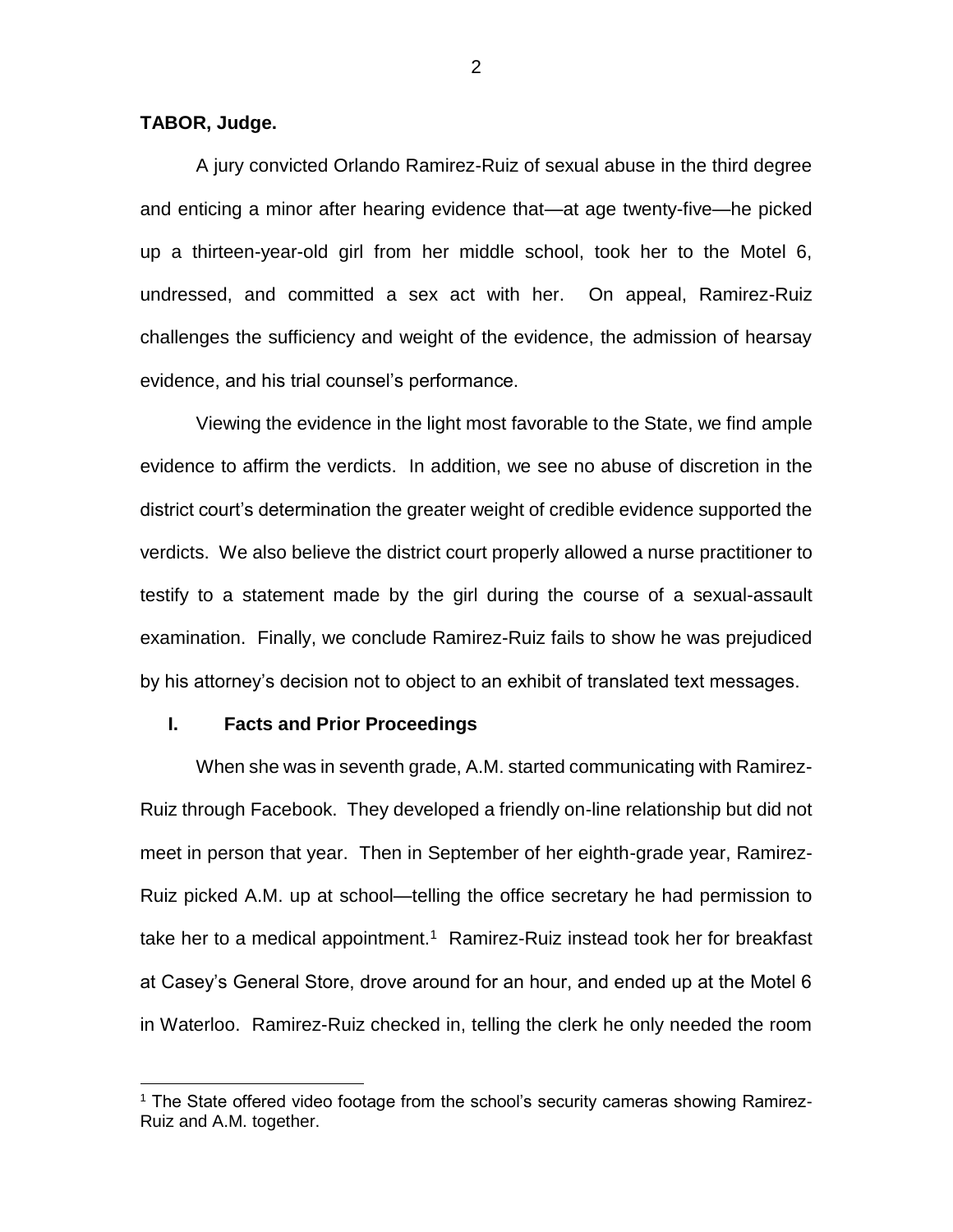for a couple of hours. Once inside the motel room, A.M.—who had a "crush" on Ramirez-Ruiz—took off her school uniform. A.M. testified Ramirez-Ruiz's boxers were pulled down. She also reluctantly testified that "the tip of his penis touched [her] vagina." After they left the motel, Ramirez-Ruiz took A.M. to lunch at Subway, stopped by a park, and returned her to school in time to catch the bus home.

The next day, A.M.'s parents learned of her absence from school and her encounter with Ramirez-Ruiz. Posing as A.M., they sent text messages to him. Ramirez-Ruiz sent back messages telling A.M.: "Never say anything about what we did. . . . You know, in the hotel." A.M.'s parents contacted police. Officers interviewed Ramirez-Ruiz, who admitted spending the day with A.M., but denied having sex with the middle schooler. From a holding room at the police station, Ramirez-Ruiz called A.M.'s mother, pleading with her to not press charges, offering to pay the family, and proposing that he marry A.M.

As part of the investigation, A.M. met with a nurse practitioner at the Allen Hospital's Child Protection Center. A.M. acknowledged telling the nurse practitioner that when Ramirez-Ruiz put his penis into her vagina it "hurt." A.M. also had a sexual-assault examination. A.M. testified that the nurse who performed the physical exam "knew I had sex with someone." During the colposcopic exam, the nurse observed two areas of redness on A.M.'s hymen, as well as petechia caused by bleeding beneath the skin. The nurse testified the redness and petechia "could be due to trauma." The nurse told the jury "given the history of what she had told me had occurred, given the basis of what was found on examination, it could have been from sexual assault." Because the redness

3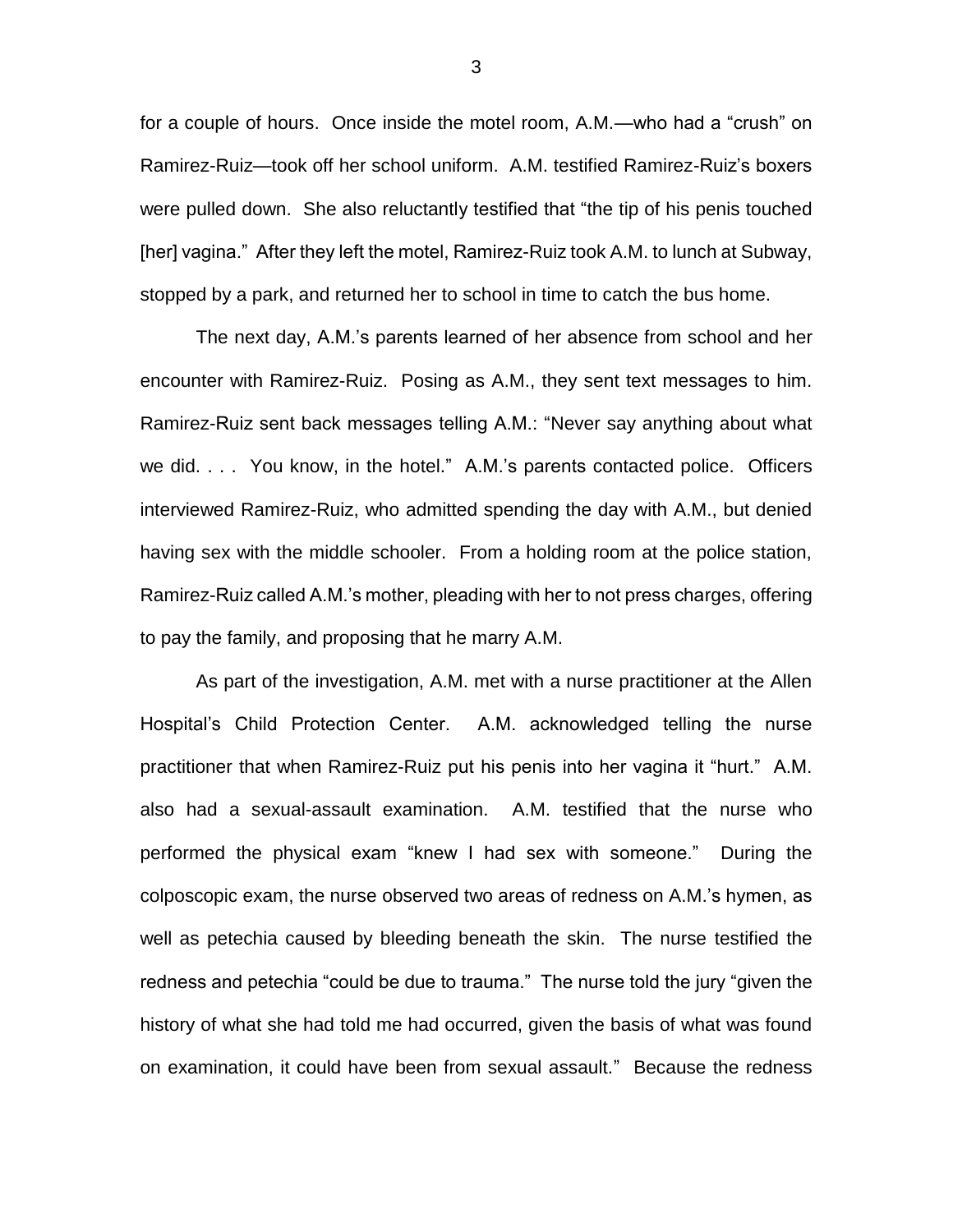was gone by the time of A.M.'s follow-up visit, the nurse concluded it was the result of "some type of blunt-force trauma."

Officers collected the underpants A.M. had been wearing at the motel. A state criminalist detected seminal fluid on the underpants; tests of the sperm fraction indicated the presence of DNA from at least two individuals. According to the criminalist, one contributor to the DNA mixture was A.M. and the second profile was consistent with the DNA of Ramirez-Ruiz.

The State charged Ramirez-Ruiz with sexual abuse in the third degree, a class "C" felony, in violation of Iowa Code section 709.4(2)(b) (2014), and enticing a minor, a class "D" felony, in violation of Iowa Code section 710.10. After a threeday trial, the jury convicted Ramirez-Ruiz on both counts. The district court sentenced him to concurrent terms not to exceed of ten years and five years. Ramirez-Ruiz now appeals.

#### **II. Scope and Standards of Review**

The various claims raised on appeal call for different reviewing standards. When considering the district court's ruling on Ramirez-Ruiz's motion for judgment of acquittal and hearsay objection, we review for correction of legal error. *See State v. Smith*, 876 N.W.2d 180, 184 (Iowa 2016) (explaining whether a particular statement constitutes hearsay presents a legal issue, leaving the district court without discretion whether to admit or deny its admission); *State v. Bash*, 670 N.W.2d 135, 137 (Iowa 2003) (upholding jury's verdict if it is supported by substantial evidence). We employ an abuse-of-discretion standard when considering the district court's ruling on the motion for new trial based on the weight of the evidence. *See State v. Neiderbach*, 837 N.W.2d 180, 190 (Iowa 2013). We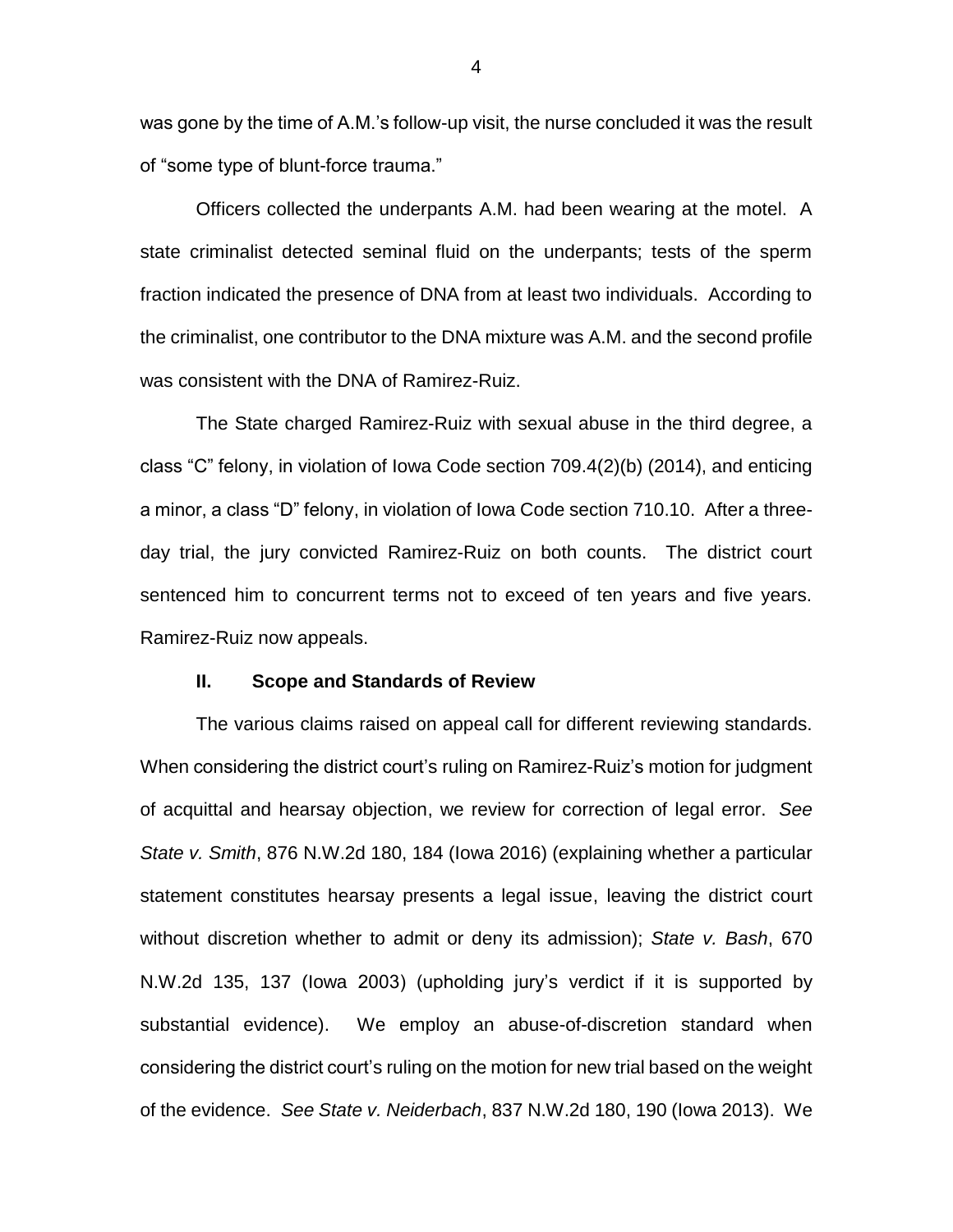review de novo the claim of ineffective assistance of counsel. *State v. McNeal*, 897 N.W.2d 697, 703 (Iowa 2017).

### **III. Analysis of Appellate Claims**

#### **A. Sufficiency and Weight of the Evidence**

Ramirez-Ruiz challenges both the sufficiency and the weight of the State's evidence for both his crimes. On the sufficiency question, $2$  we assess the record in the light most favorable to the State, including all reasonable inferences that we may fairly draw from the evidence. *State v. Howse*, 875 N.W.2d 684, 688 (Iowa 2016). We will uphold the jury's verdicts if they are supported by substantial evidence. *Id*. Evidence is substantial when a reasonable jury could rely on it to find the defendant guilty beyond a reasonable doubt. *Id*. Evidence is not substantial if it raises only suspicion, speculation, or conjecture. *Id*.

On the alternative claim challenging the weight of the evidence, we must grant a new trial if the jury's verdicts are contrary to law or evidence. Iowa R. Crim. P. 2.24(2)(b)(6). A verdict is contrary to evidence when it is against the greater weight of the evidence presented at trial. *State v. Taylor*, 689 N.W.2d 116, 133–34 (Iowa 2004). Unlike the sufficiency standard, where the district court must approach the evidence from a standpoint most favorable to the State and assume the truth of the prosecution's case, the weight-of-the-evidence standard allows the

 $\overline{a}$ 

 $2$  The State contends the motion for judgment of acquittal made on behalf of Ramirez-Ruiz was too generic to preserve error on the claims he raises on appeal. *See State v. Crone*, 545 N.W.2d 267, 270 (Iowa 1996). We agree the defense motion was non-specific, but because the trial prosecutor thoroughly discussed all elements of the offenses for the benefit of the district court, we opt to reach the merits of the substantial-evidence claim on appeal. *See generally Lamasters v. State*, 821 N.W.2d 856, 864 (Iowa 2012) (finding error was preserved where district court considered issue raised on appeal).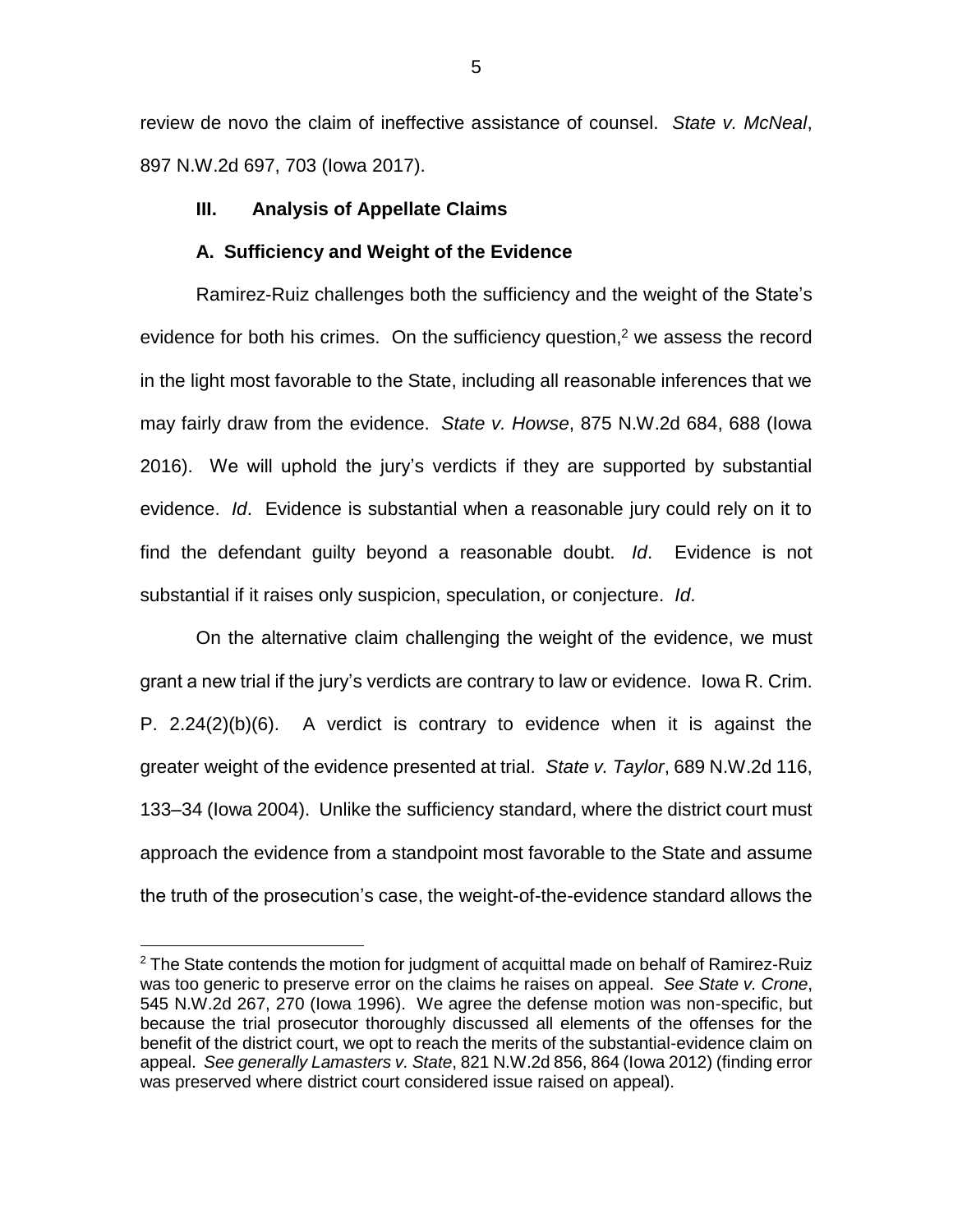court to balance the evidence and consider the credibility of witnesses. *Id*. at 134. In deciding whether to grant a new trial on this ground, the district court enjoys wide discretion, but it must exercise that discretion carefully and sparingly. *Id.* We will discuss each distinct claim for both convictions.

# **1. Sexual Abuse in the Third Degree**

To convict Ramirez-Ruiz of third-degree sexual abuse, the jury had to find beyond a reasonable doubt that the State's proof satisfied the following elements:

1. On or about September 18, 2014, the defendant performed a sex act with [A.M.]

2. The defendant performed the sex act while [A.M.] was under the age of 14 years.

3. The defendant and [A.M.] were not then living together as husband and wife.

Only the first element is contested. Both at trial and on appeal, Ramirez-Ruiz paints A.M. as the aggressor in their sexual encounter. Testifying in his own defense, Ramirez-Ruiz told the jury: "She was the one who wanted to have sexual relationships." In his appellant brief, he contends the State did not offer substantial evidence to persuade the jury he performed a sex act because A.M. "maintains the only possible physical contact between her and Mr. Ramirez-Ruiz was forcibly caused by her."

The jury was entitled to reject this "Lolita" defense.<sup>3</sup> *See State v. Nitcher*, 720 N.W.2d 547, 556 (Iowa 2006) (explaining juries are free to credit some

 $\overline{a}$ 

<sup>&</sup>lt;sup>3</sup> Vladimir Nabokov's Lolita is the story of an illegal relationship between an adult, Humbert, and a twelve year old girl, Lolita. In his defense, Humbert does not deny having had a sexual relationship with Lolita, but instead pleads that 'it was she who seduced me.' Humbert's claim that Lolita initiated their sexual relationship has a familiar ring; it is a defense frequently asserted by adult men charged with statutory rape.

Britton Guerrina, *Mitigating Punishment for Statutory Rape*, 65 U. Chi. L. Rev. 1251, 1251 (1998).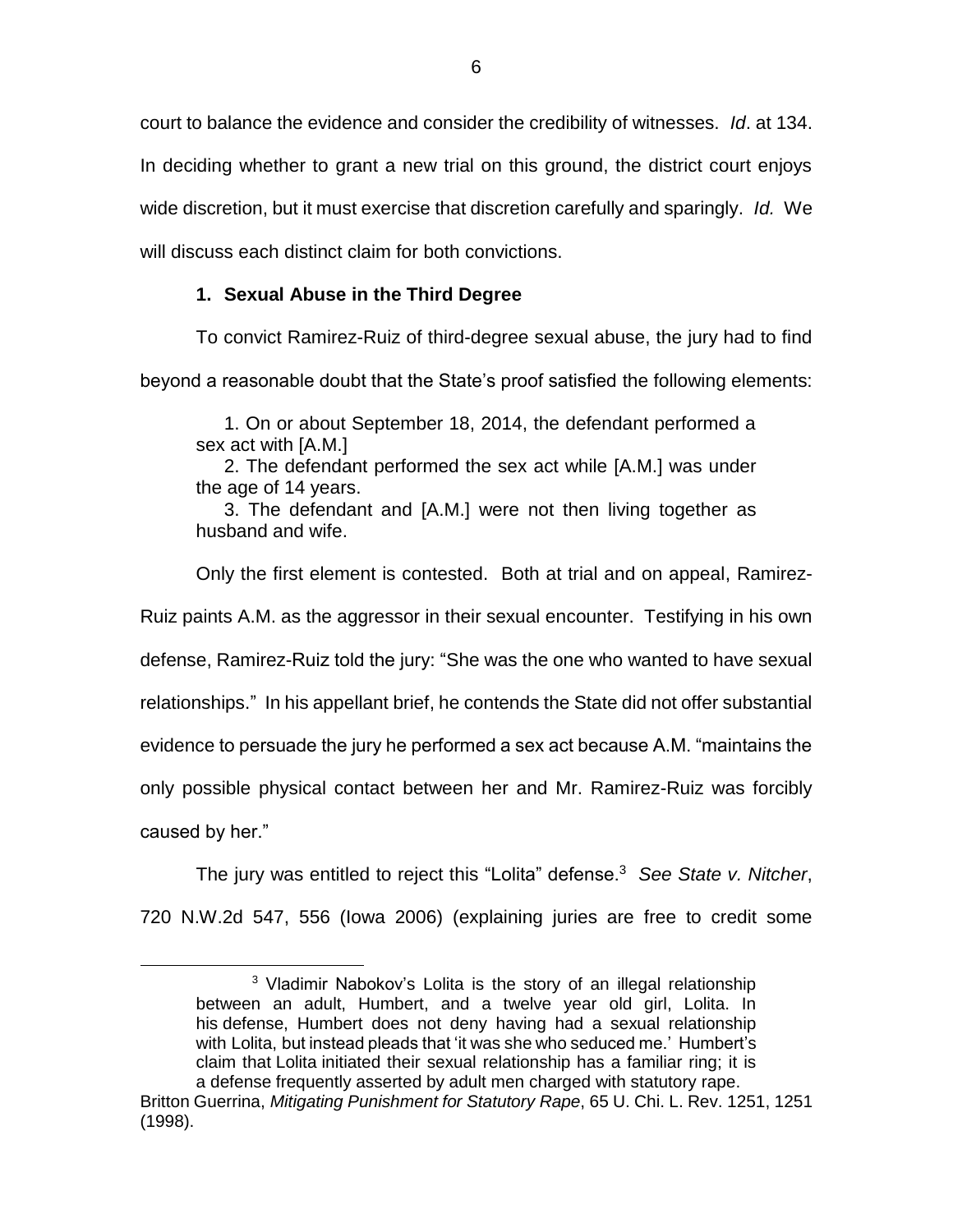testimony and to disbelieve other evidence). It is true that at trial A.M. testified "he didn't want to have intercourse with me, I was trying to get him to actually have intercourse." But because of her young age, whether A.M. "consented" to the sex act was not relevant. *See State v. Willet*, 305 N.W.2d 454, 456 (Iowa 1981) (explaining in a statutory rape case "whether force or a lack of consent is present is immaterial"). In addition, the State offered evidence from an experienced forensic interviewer that children who have an attachment to their abuser sometimes minimize what happened. Here, A.M. begrudgingly testified that Ramirez-Ruiz's penis came into contact with her vagina. She also acknowledged that during her physical examination she said the contact was painful. The examining nurse corroborated that the girl's hymen showed signs of blunt-force trauma. The State also offered testimony from a state criminalist who found seminal fluid on A.M.'s underpants; Ramirez-Ruiz was one of the possible contributors to the DNA profile developed from that sample. When considered in its totality, the State offered ample evidence to support the jury's verdict.

As to the weight of the evidence, we find no abuse of discretion in the district court's denial of a new trial. *See Taylor*, 689 N.W.2d at 134 (discussing limited appellate review). Ramirez-Ruiz contends A.M.'s testimony was "inconsistent with the conclusions advanced by the State." In doing so, he does not question her credibility; in fact, he highlights that her testimony supports his story that he rejected her sexual advances. When deciding a new trial motion, it is important not to lessen the role of the jury as the principal trier of fact. *State v. Ellis*, 578 N.W.2d 655, 659 (Iowa 1998). Here, the district court aptly decided the verdict did not weigh heavily against the credible evidence.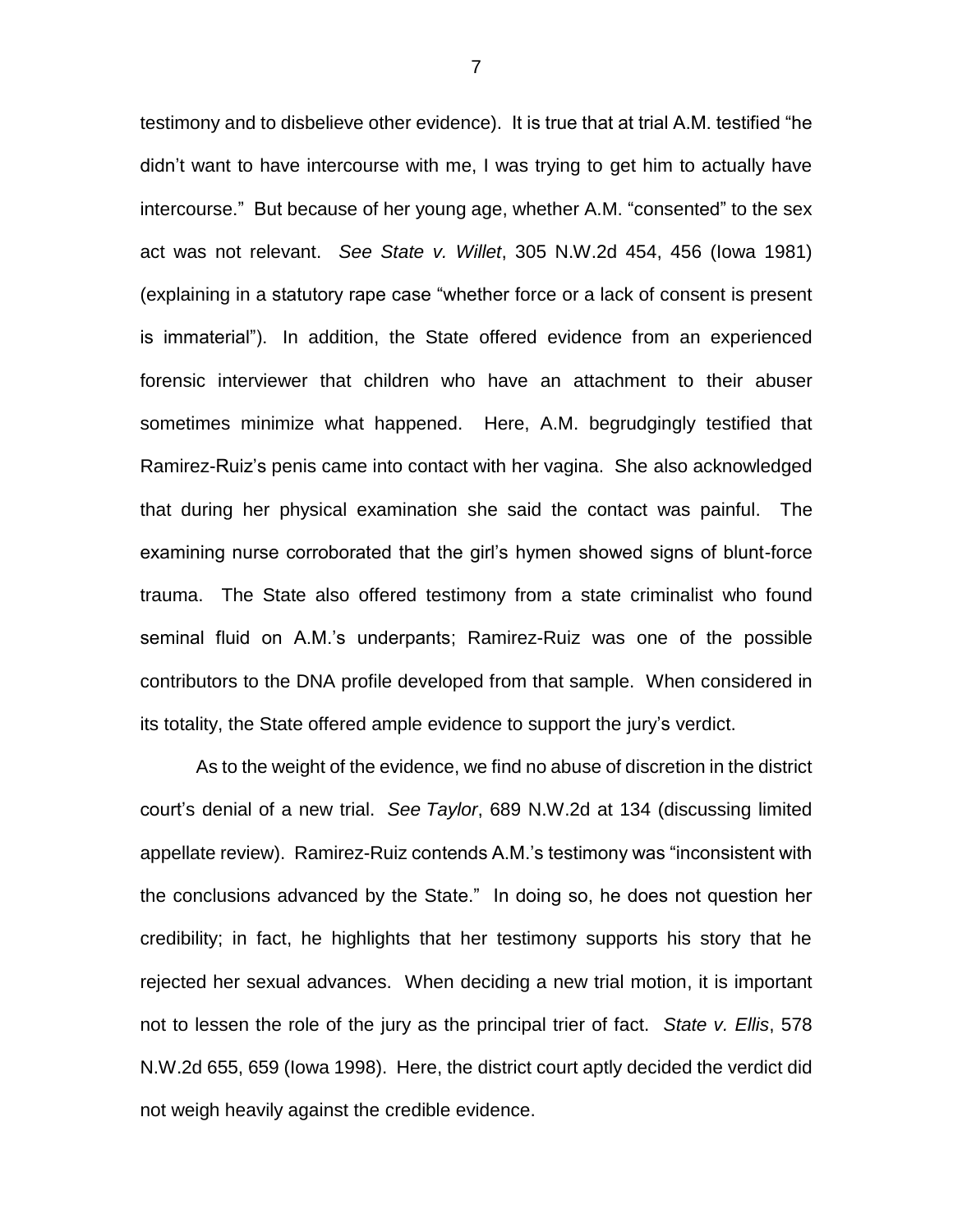Accordingly, we uphold the district court's rulings on both the sufficiency and the weight of the evidence supporting Ramirez-Ruiz's conviction for sexual abuse in the third degree.

### **2. Enticing A Minor**

To convict Ramirez-Ruiz of enticing a minor, the jury had to find beyond a reasonable doubt that the State's evidence satisfied the following elements:

1. On or about September 18, 2014, the defendant enticed [A.M.] 2. The defendant did so without authority and with the specific intent to commit an illegal sex act upon a minor under the age of 16. 3. The defendant committed an overt act evidencing his purpose to entice [A.M.]

4. At the time [A.M.] was enticed, the defendant reasonably believed [A.M.] was under 16 years of age.

The jury instructions defined "entice" as "wrongfully invite, tempt, solicit, lure, coax, seduce, or persuade a person to do a thing."

Ramirez-Ruiz contests only the first and second elements. He argues he was deceived into picking up A.M. from school under "false pretenses" and, therefore, he could not have formed the specific intent to commit an illegal sex act with her.

The jury's function was to evaluate the testimony and "place credibility where it belongs." *See State v. Shanahan*, 712 N.W.2d 121, 135 (Iowa 2006) (quoting *State v. Blair*, 347 N.W.2d 416, 420 (Iowa 1984)). The jury heard A.M. testify that based on her Facebook messaging with Ramirez-Ruiz she believed they had a boyfriend-girlfriend relationship. Rather than taking A.M. to a medical appointment, Ramirez-Ruiz spent \$70 to rent a motel room for a few hours. While they were waiting for the motel room, Ramirez-Ruiz asked her to go out again sometime. Once inside the room, they kissed, removed their clothing, and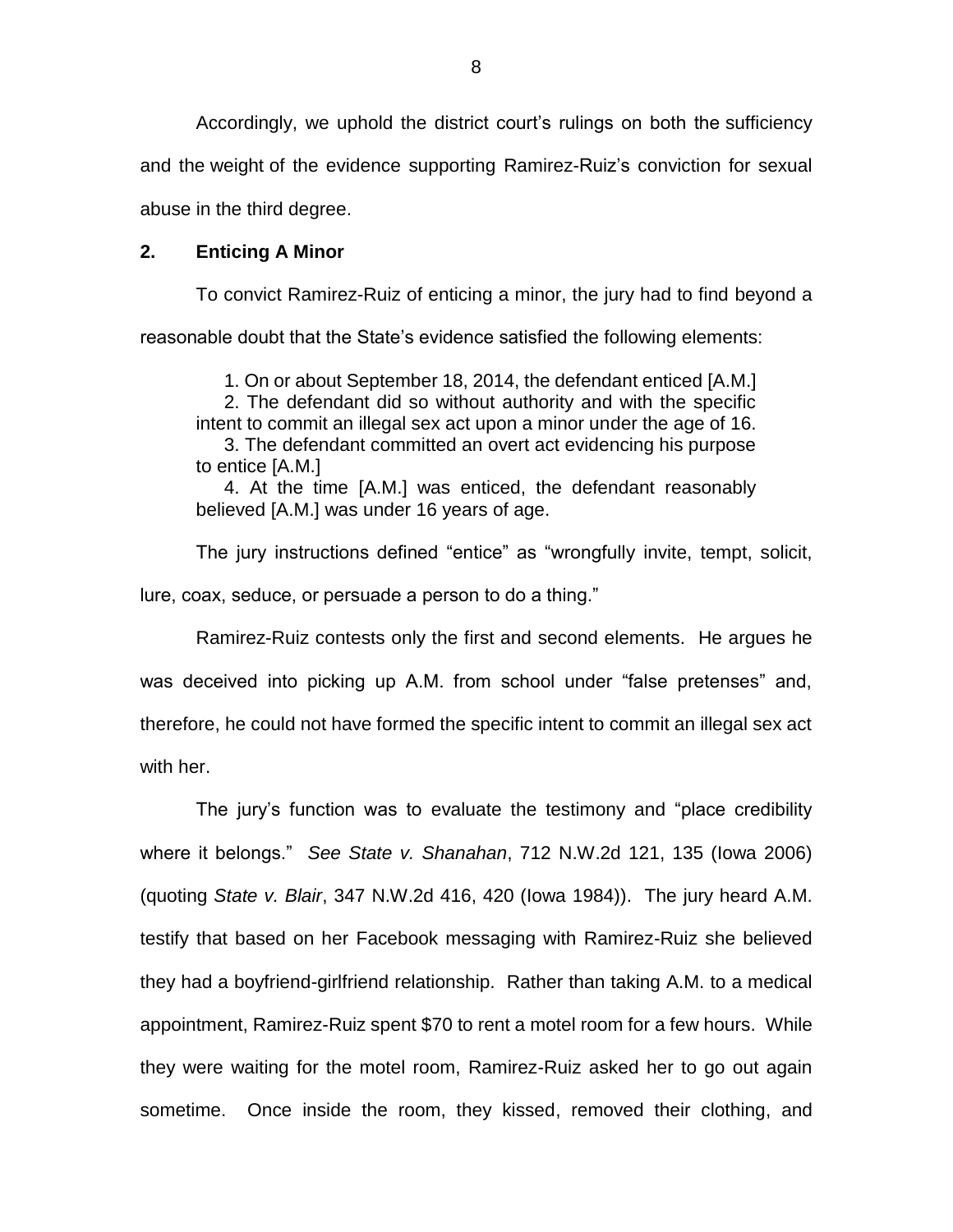engaged in sexual intercourse. After the sexual encounter, they went out to lunch and stopped by a park. These events are more consistent with enticing a minor to commit an illegal sex act than being tricked into taking her out of school for a doctor's appointment. The jury was free to reject Ramirez-Ruiz's denial of his intent to commit an illegal sex act with A.M. *See State v. Quinn*, 691 N.W.2d 403, 408 (Iowa 2005) (upholding enticement conviction). The district court did not err in denying his motion for judgment of acquittal and did not abuse its discretion in rejecting his motion for new trial on the enticement offense.

# **B. Hearsay Exception**

Next we turn to Ramirez-Ruiz's claim that the district court improperly

allowed the nurse practitioner to repeat an assertion from A.M. under the hearsay

exception at Iowa Rule of Evidence 5.803(4). This exception covers

[a] statement that (A) [i]s made for—and is reasonably pertinent to—medical diagnosis or treatment; and (B) [d]escribes medical history, past or present symptoms or sensations, or the inception or general cause of symptoms or sensations.

Iowa R. Evid. 5.803(4).

During a pretrial conference, the State brought this evidentiary issue to the

district court's attention:

 $\overline{a}$ 

[PROSECUTOR]: . . . The nurse at the Child Protection Center who examined the victim, when asking why she was there and what happened, the victim did identify who she was accusing of abuse, and she did specifically state him by name, the defendant. Per the decision in *Trent Smith*,<sup>[4]</sup> though I don't know if this decision will necessarily apply in this matter, I do think there might be an exception. Just in an abundance of caution, I would like to admonish

<sup>&</sup>lt;sup>4</sup> In March 2016, the supreme court reversed a domestic violence conviction based on the admission of an out-of-court statement by an adult victim identifying Trent Smith as the perpetrator when she was seeking treatment in the emergency room. *State v. Smith*, 876 N.W.2d 180, 189 (Iowa 2016).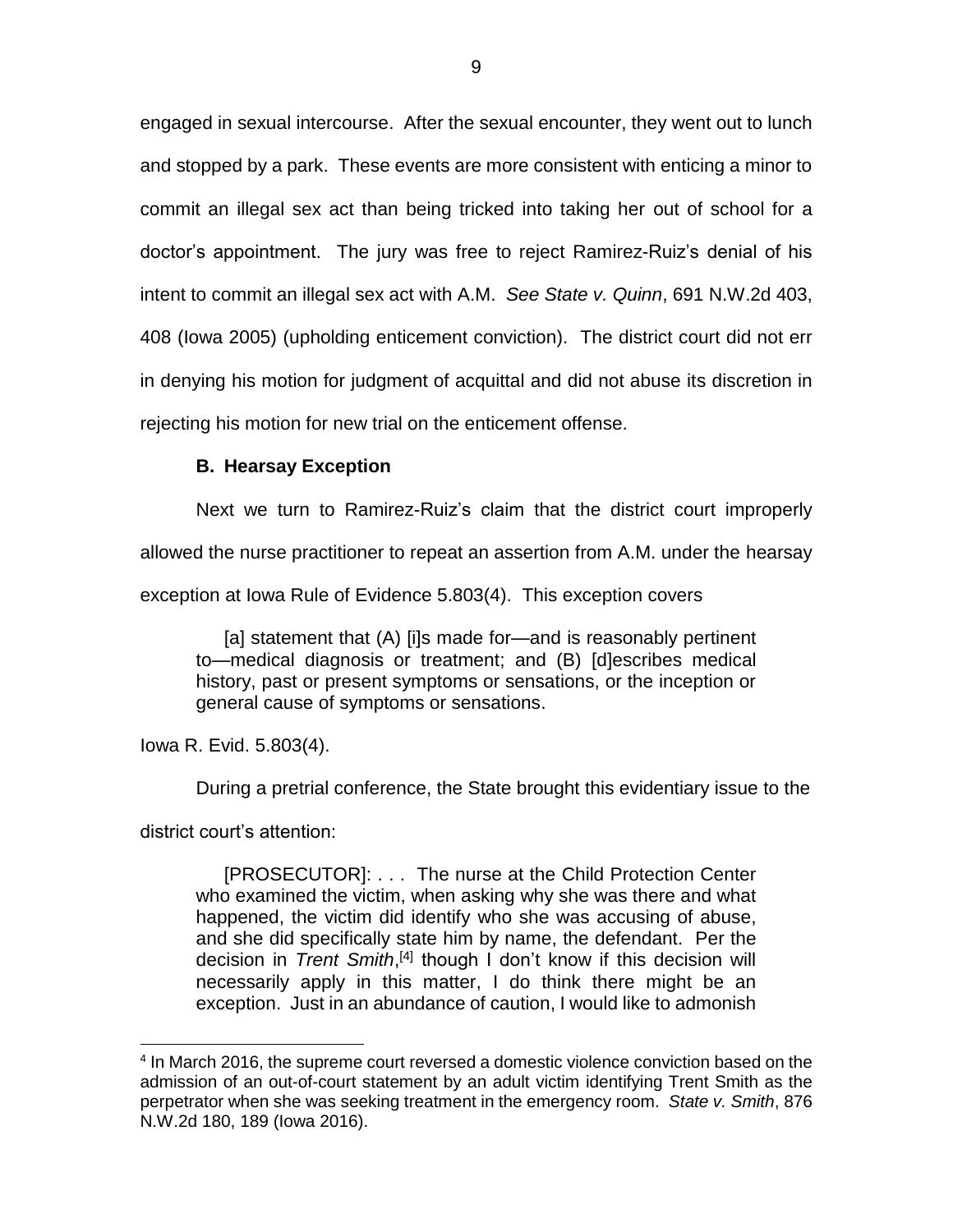the nurse from the Child Protection Center not to specifically identify the defendant as the victim did, referring to that statement that the victim may identify the defendant as the person who abused her.

THE COURT: Any objection to that, [defense counsel] Metcalf? MR. METCALF: No. We join in that, Judge.

THE COURT: All right. I will agree, [prosecutor] O'Donnell, if you would instruct your witnesses that because such an identification, it appears, wouldn't have been necessary for the purpose of treatment, tell them that they are not to refer to the identification information during their testimony. Does that address your concern?

[PROSECUTOR]: Yes.

During the prosecution's case, the nurse practitioner discussed her physical

examination of A.M. and explained why it is important for medical diagnosis and

treatment to gather background information from the patient. The following

exchange ensued:

Q. What did she state to you about why she was being examined that day?

MR. METCALF: I'll object. I think it's hearsay, Judge. It's offered for the truth of the matter.

THE COURT: Overruled within the parameters set. You may answer the question, ma'am.

A. Okay. [A.M.] mentioned—or she reported to me that she had had sex with someone the previous week.

On appeal, Ramirez-Ruiz argues A.M. was not making the statement that

she "had sex with someone the previous week" for the purposes of medical treatment because she was "withholding information" from the nurse practitioner and her parents about her previous sexual partners. Ramirez-Ruiz argues the statement—despite not naming him—implicated him and did so unfairly because A.M. admitted on cross-examination to having had sexual relations with another individual the night before going to the Motel 6. Ramirez-Ruiz also suggests the district court erred in not giving a limiting instruction concerning the hearsay statement, though such an instruction was not requested at trial.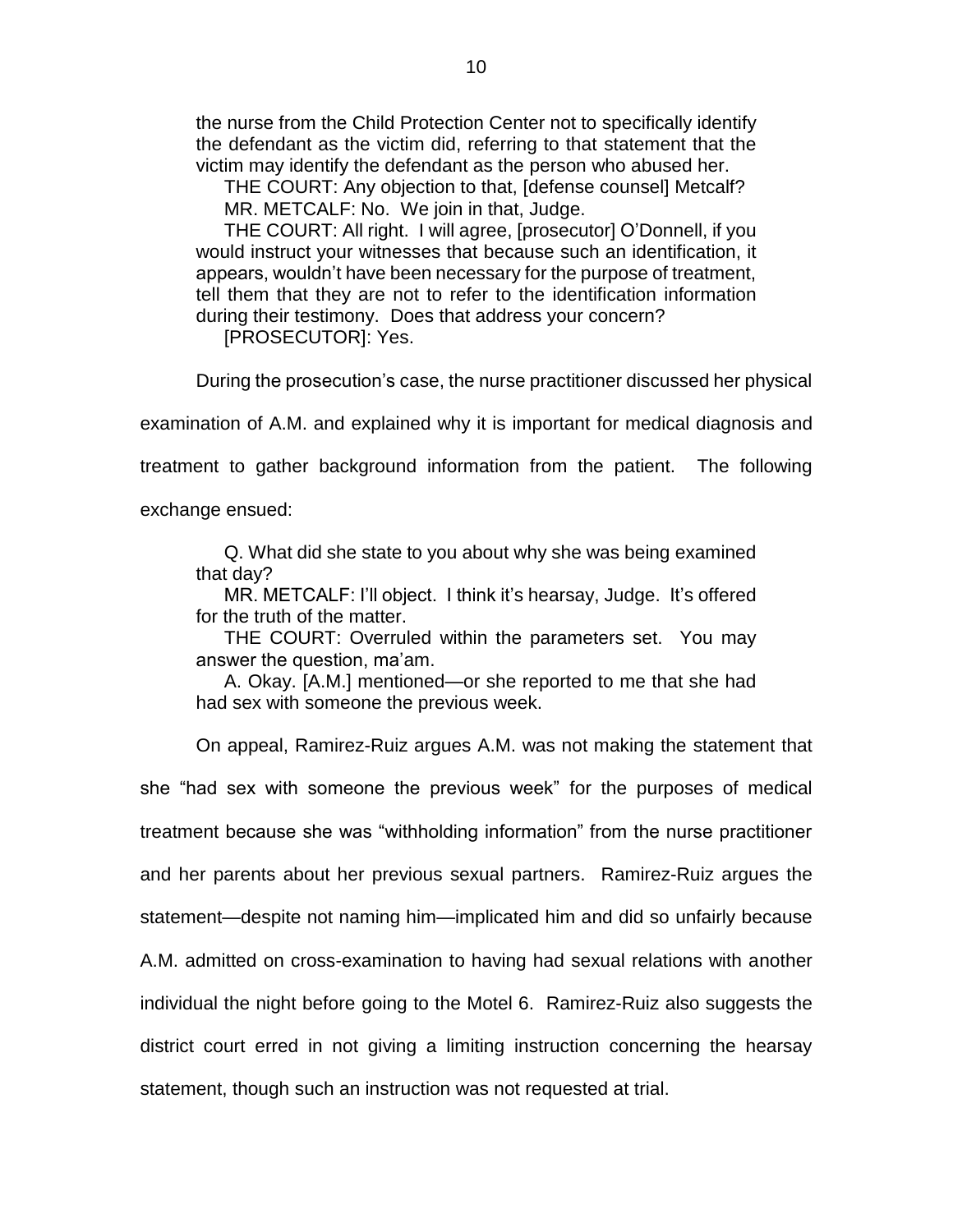Ramirez-Ruiz's argument is hard to follow. Because the State was careful not to have the nurse practitioner testify that A.M. identified Ramirez-Ruiz as the perpetrator of the sexual abuse, the nurse's testimony did not exceed the bounds of rule 5.803(4). *See Smith*, 876 N.W.2d at 189 (explaining the rule "recognizes there is a difference between the need to know the cause or external source of the injuries—i.e., 'what happened'—and the need to know the identity of the person causing the injuries"). Here, the "what happened" was that A.M. recently had sex with "someone." The State did not take the next step to elicit the identity of the person causing A.M's injuries. The defense was free to argue the trauma to A.M.'s hymen may have been caused by "someone" other than Ramirez-Ruiz. And in fact, defense counsel argued in summation "[t]hey never looked for the other guy."

The district court did not err in permitting the nurse practitioner to testify to A.M.'s statement that she had sex with "someone" as pertinent to medical diagnosis and treatment. Further, even if the hearsay statement had been wrongly admitted, the evidence was not prejudicial because substantially the same evidence was offered elsewhere in the record without objection. *See State v. Wells*, 437 N.W.2d 575, 578 (Iowa 1989). A.M. testified the nurse "knew I had sex with someone."

#### **C. Ineffective Assistance of Counsel**

In his final assignment of error, Ramirez-Ruiz argues his trial attorney was ineffective in not objecting to an exhibit that contained the Spanish-to-English translation of approximately forty text messages exchanged between Ramirez-Ruiz and A.M. or her parents. Ramirez-Ruiz complains the exhibit was "a jumbled, poorly translated summary" of another exhibit containing more than one hundred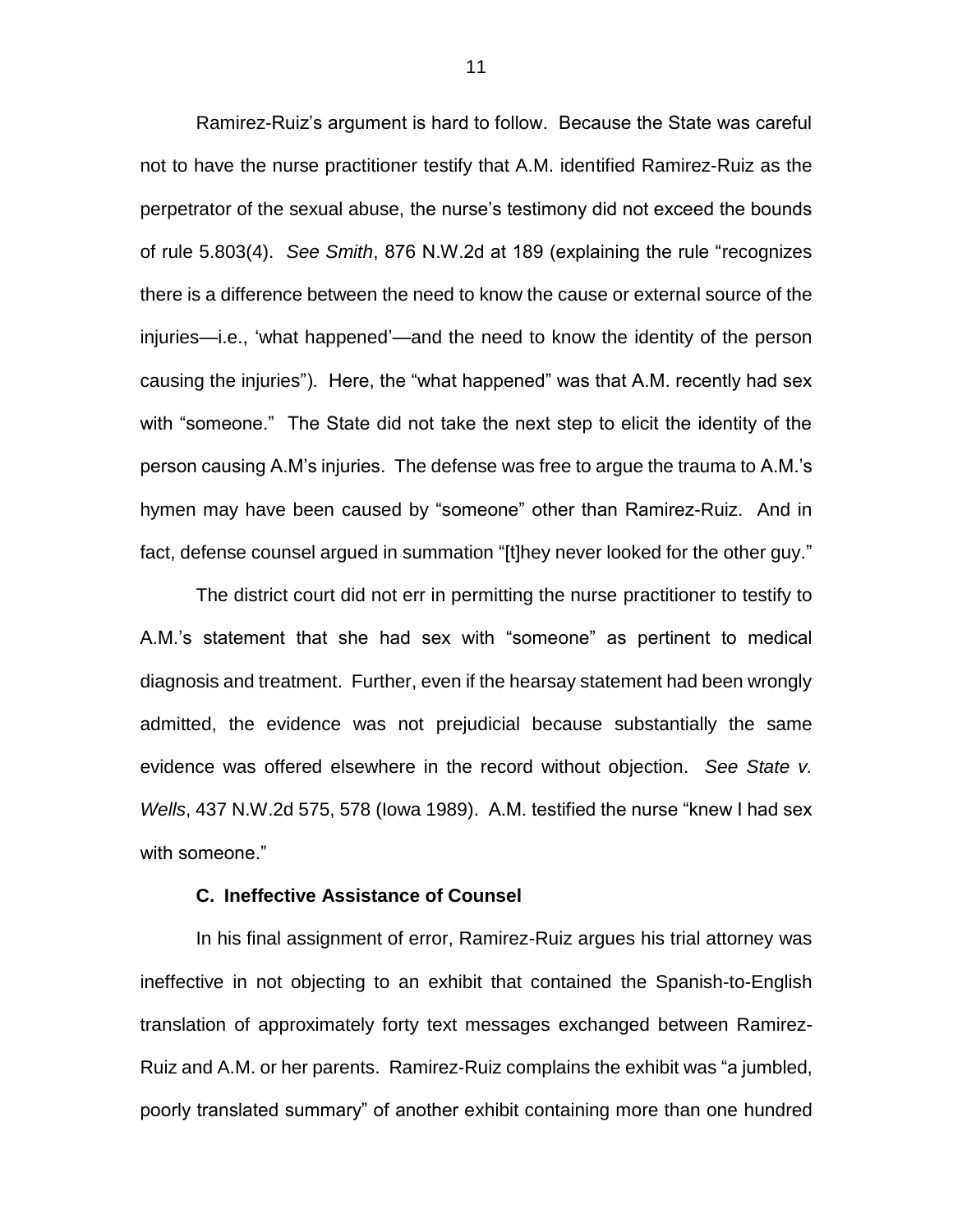text messages extracted from A.M.'s cell phone. He contends his attorney should have objected to a lack of foundation or argued the exhibit's probative value was substantially outweighed by the danger of unfair prejudice and jury confusion under Iowa Rule of Evidence 5.403. Ramirez-Ruiz alleges he suffered prejudice by admission of the evidence because it was "unduly persuasive to the jury" and misrepresented the purported conversations.

To prevail on his ineffective-assistance claim, Ramirez-Ruiz must prove by a preponderance of the evidence that defense counsel breached an essential duty resulting in actual prejudice. *See Strickland v. Washington*, 466 U.S. 668, 687 (1984). If his proof is wanting on either element, his claim fails. *See State v. Thorndike*, 860 N.W.2d 316, 320 (Iowa 2015). On the prejudice prong, Ramirez-Ruiz must show his attorney's mistake was "so serious as to deprive him of a fair trial." *See id*. (quoting *Strickland*, 466 U.S. at 687). It is not enough to show the mistake could have conceivably influenced the trial's outcome. *Id*. Rather, Ramirez-Ruiz must affirmatively demonstrate but for counsel's omission, there was a reasonable probability he would have been acquitted. *See id*. We often preserve ineffective-assistance-of-counsel claims for postconviction-relief proceedings where the applicant may develop supporting facts. *See id.* at 319. In this case, the record is adequate to resolve the claim.

On appeal, Ramirez-Ruiz lodges general complaints about the textmessage exhibit but does not specify which messages were translated incorrectly or how the selected messages influenced the jury's decision. But assuming, without deciding, counsel failed to perform an essential duty in not objecting to the exhibit, we find no resulting prejudice. Had counsel successfully objected to the

12